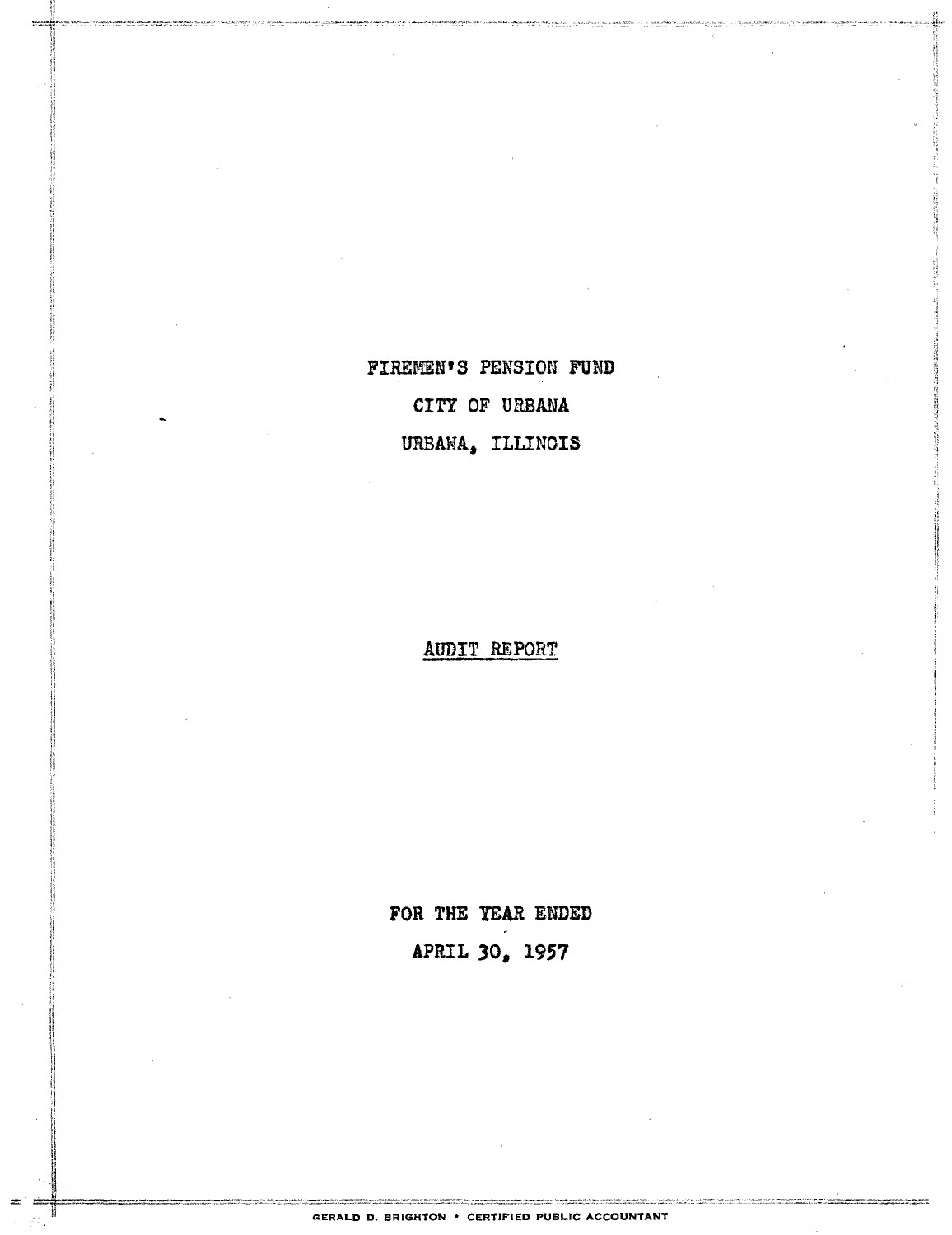June 12, 1957

Mr. Guy T. Frampton, President and Members of the Board of Trustees Firemen's Pension Fund Urbana, Illinois

Gentlemen:

- In accordance with our engagement we have audited the accounts and financial records of the Firemen's Pension Fund of the City of Urbana for the fiscal year ended April 30, 1957.

In addition, we did certain bookkeeping work as follows:

- Recording of cash receipts for the year. {a}
- Totalling cash disbursements for the year. (b)
- (c). Making all ledger postings for the year.

We are submitting herewith our report including the following:

Comments and Recommendations Schedule I: Comparative Balance Sheets, April 30,  $1957$  and  $1956.$ Schedule II: Statement of Revenue Receipts, Expenditures,<br>and Fund Balance, for year ended April 30, 1957.<br>Schedule III: Statement of Receipts and Disbursements, for year ended April 30, 1957.

Our examination was made in accordance with generally accepted auditing standards and accordingly included tests of the records and other auditing procedures appropriate in the circumstances.

In our opinion, the financial statements in the schedules above enumerated, attached to and forming a part of this report. fairly present the financial position of the Firemen's Pension Fund of the City of Urbana at April 30, 1957, and the results of operations for the fiscal year then ended, on a cash basis, in conformity with generally accepted municipal accounting principles on a basis consistent with the preceding year.

Respectfully submitted.

Recall & Brighton

Certified Public Accountant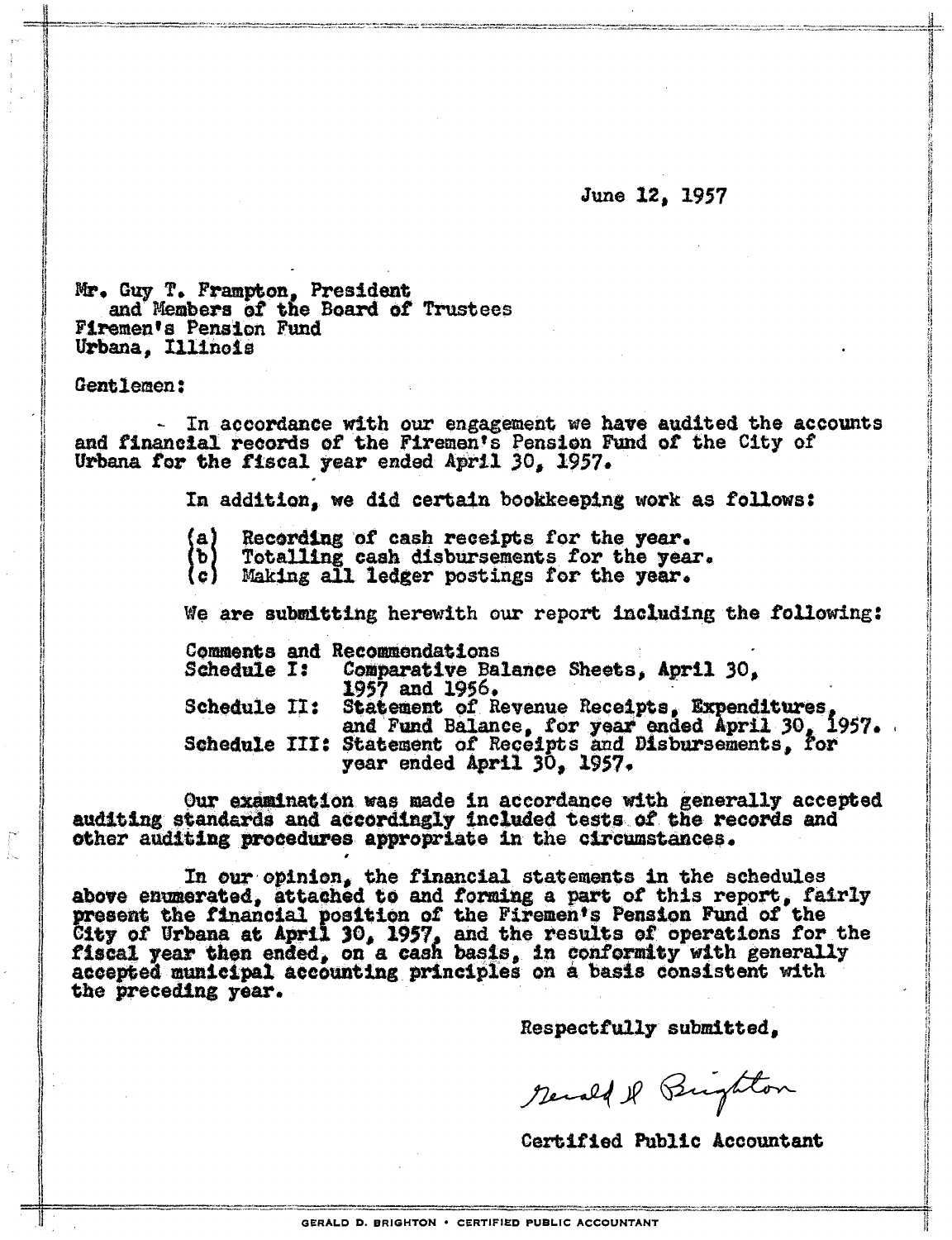### COMMENTS AND RECOMMENDATIONS

As may be seen by the comparative balance sheets in Schedule I the fund shows a very striking increase this year, an amount of \$14,562.19, as calculated in Schedule II. The principal reason for this increase was<br>the unusually large tax levy, \$15,000, in 1955 collectible in 1956,<br>which was the collection period falling within the current fiscal year. This increase was desirable and commendable in order to provide for future pension requirements.

The 1956 levy, which will be collected during the fund's fiscal year ending April 30, 1958, is much smaller, amounting to only \$4000. Unless there is an unexpected retirement, this amount will be adequate for the next year, but will provide only a small amount of increase for future requirements.

## Recommended 1957 Tax Levy

It is suggested that the 1957 levy, the next to be made but not collectible until during the fiscal year ending April 30, 1959, be increased by \$1000 over the 1956 levy, to an amount of \$5000. This appears<br>to be a "rock-bottom" figure which will be needed assuming the next two eligible pensioners retire within the next two years. If these men do not retire, and if there are no new disability or dependency pensions, this levy will provide some prudent fund balance increase to meet future requirements.

#### **Financial Records**

As was indicated in the most recent report from the State Department of Insurance, the records of the fund are complete and well kept. The Board of Trustees is to be commended. Certain bookkeeping work, however, has been left for the auditor to perform at each year end. **The** Secretary has indicated his willingness to do this work, and his performance on his other work indicates that he is very well qualified to. do so. Accordingly, we will make certain suggestions and requests of the City Clerk as to copies of deposit slips in particular for the Secretary, so that he will have the basic information needed in order to make the additional entries.

### Annual Bonus

During the year ended April 30, 1957, and again in May, 1957, bonuses additional to base pay were paid to certain firemen. The bonus amount in the current fiscal year was \$1950. The 5% pension withholding was not taken from these bonuses. Our opinion is that these bonuses are subject to withholding and would be a part of the wage base used to calculate the amount of pension owing to a retiring member. We have, nevertheless, asked the opinion of the City Attorney, Mr. John Barth, and he is seeking an authoritative answer.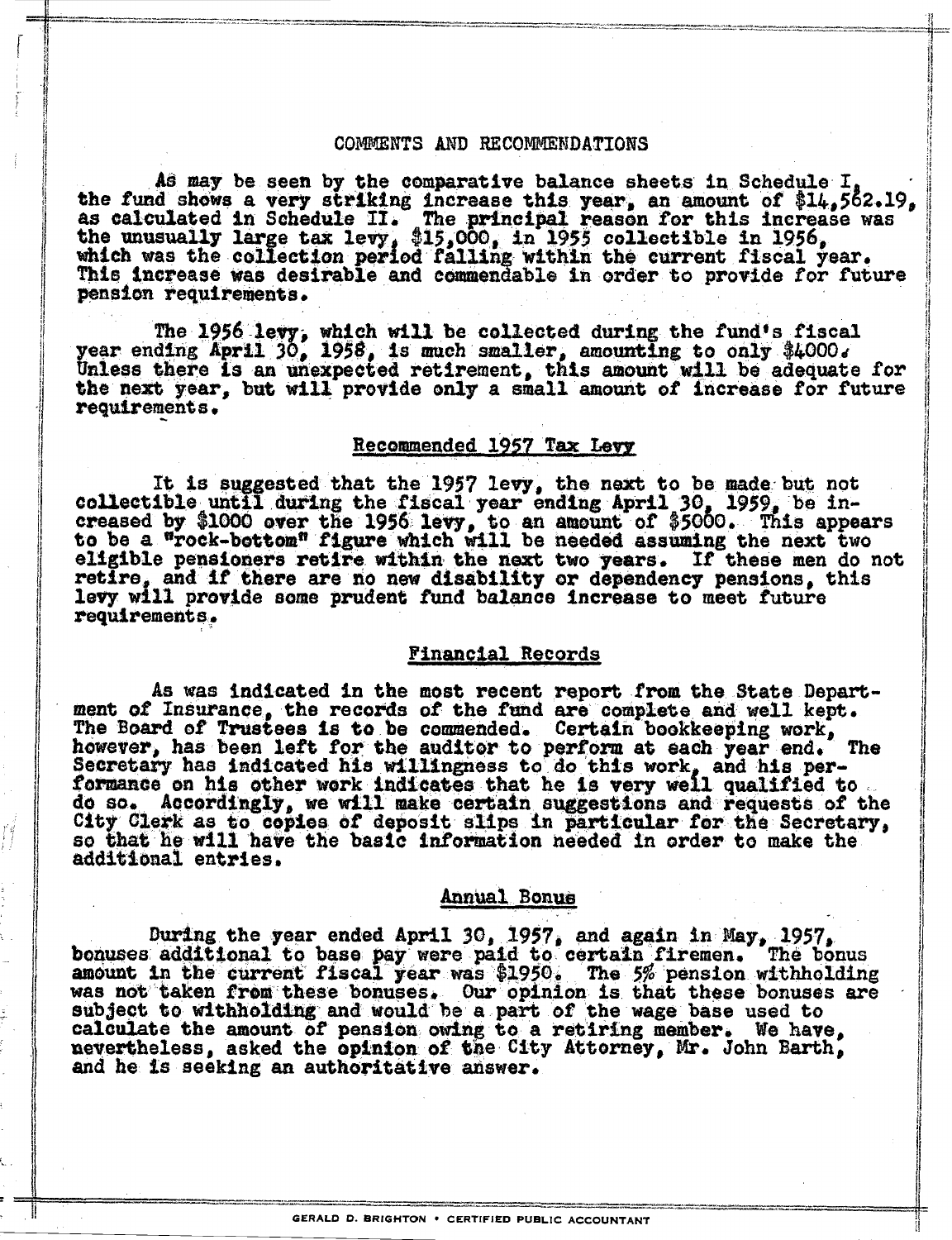If his opinion is that withholding is due on these two bonuses, and assuming a third bonus will be paid, probably in May, 1958, it is suggested that the amounts receivable from members on all three bonuses might be withheld at that time, since that would probably be less burdensome than current withholding.

### Due from General Fund

Again this year, a payment of \$100 was received from the City's<br>General Fund on a balance which goes back a number of years, now<br>amounting to \$3,359.92. It is respectfully suggested that thirty-three years will elapse at this payment rate before the amount is settled in full, and that since the balance is now relatively small the City might be requested to increase the annual repayment amount in order to clear this balance.

### Appreciation

We wish to take this opportunity to thank the Board members and City officials for their friendly cooperation in the course of our work.

We will be glad to answer any questions we may have raised.

The report schedules follow.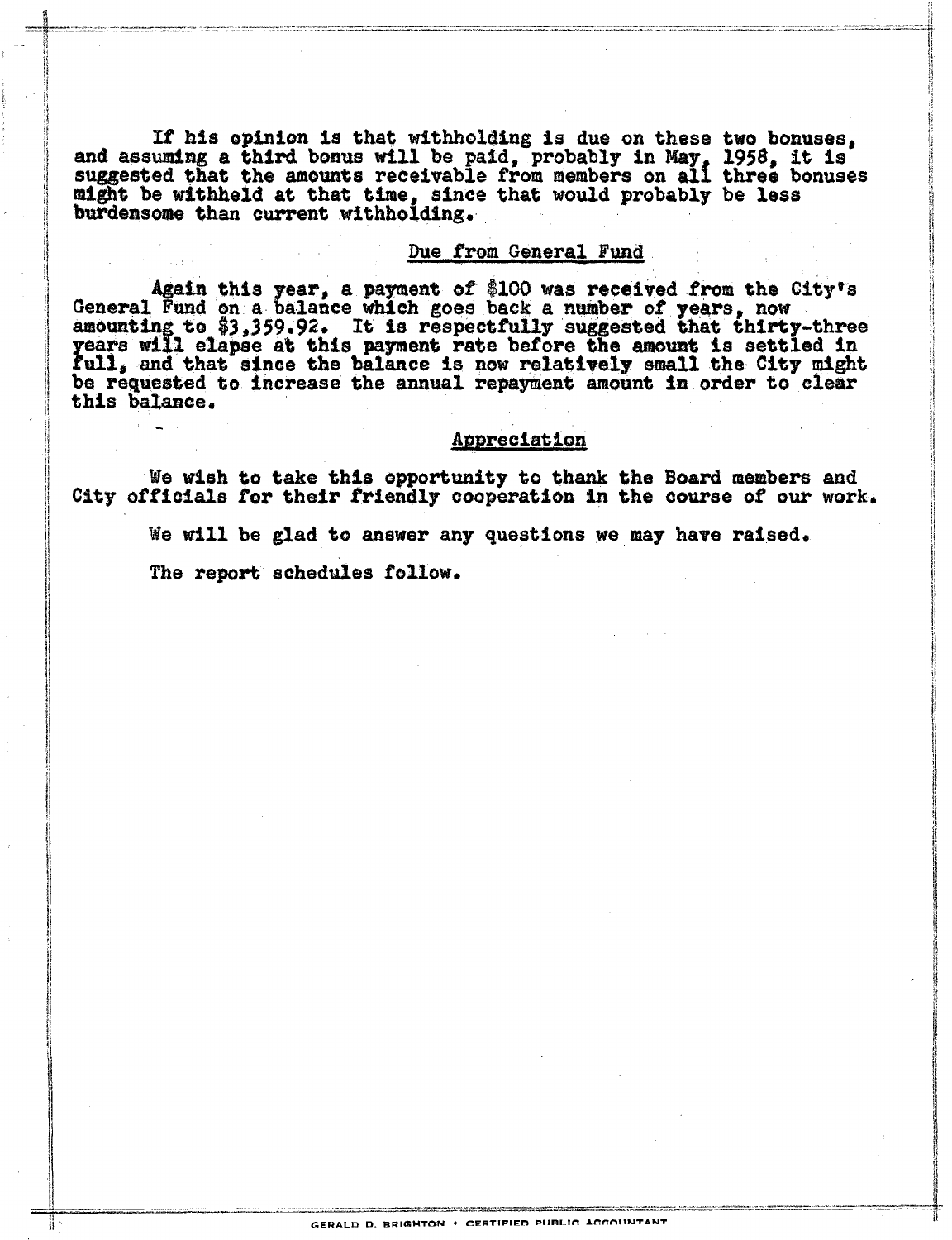## Schedule I

# FIREMEN'S PENSION FUND<br>URBANA, ILLINOIS<br>COMPARATIVE BALANCE SHEETS, APRIL 30, 1957 AND 1956

| <b>ASSETS</b>                          | as of<br>$\frac{4}{20/57}$ |                  |    | as of<br>4/30/56 |  |
|----------------------------------------|----------------------------|------------------|----|------------------|--|
|                                        |                            |                  |    |                  |  |
| Cash in Busey First National Bank      | \$                         | 5.716.44         | \$ | 9.094.25         |  |
| Shares in savings and loan (cost)      |                            | 15,000.00        |    |                  |  |
| Investment in U.S. bonds (cost)        |                            | 22,120.00        |    | 19,080.00        |  |
| <b>Investment in stocks (cost)</b>     |                            | 2,443.75         |    | 2,443.75         |  |
| Due from General Fund - City of Urbana |                            | 3.359.92         |    | 3.459.92         |  |
|                                        |                            | 48.640.11        |    | 34.077.92        |  |
|                                        |                            |                  |    |                  |  |
| FUND BALANCE                           |                            |                  |    |                  |  |
| (A)                                    |                            |                  | 龝  |                  |  |
| <b>Statutory reserve</b>               | \$                         | 29,443.39        | \$ | 29.443.39        |  |
| Amount in excess of reserve            |                            | <u>19.196.72</u> |    | 4.634.53         |  |
|                                        | \$                         | 48.640.11        | \$ | 34.077.92        |  |

(A) The statutory reserve in no sense is intended to represent an actuarial figure.

GERALD D. BRIGHTON . CERTIFIED PUBLIC ACCOUNTANT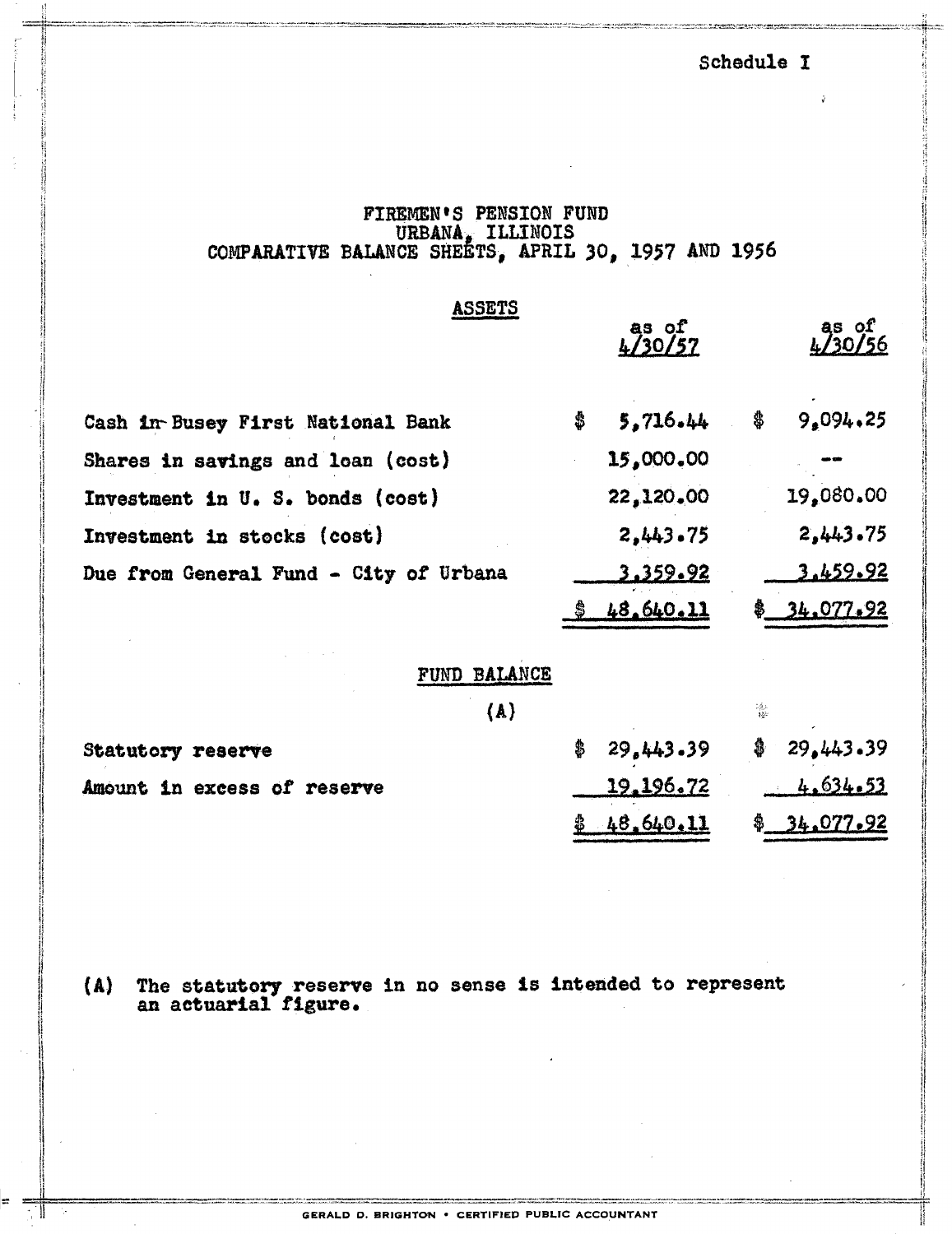Schedule II

FIREMEN'S PENSION FUND<br>STATEMENT OF REVENUE RECEIPTS, EXPENDITURES<br>AND FUND BALANCE, FOR YEAR ENDED APRIL 30, 1957

## Revenue Receipts:

| Taxes                  | 15,334.74 |
|------------------------|-----------|
| Licenses               | 239.15    |
| Salary deductions      | 3,834.96  |
| Interest on U.S. bonds | 262.50    |
| Interest on city bonds | 187.64    |
| <b>Dividends</b>       | 140.00    |
|                        |           |

### Total

# $$19,998.99$

## Expenditures:

| Pensions paid    | 5,316.00 |
|------------------|----------|
| Auditing expense | 110.00   |
| <b>Bank fees</b> | 10.80    |
|                  |          |

| Total                               | \$ 5.436.80    |
|-------------------------------------|----------------|
| Excess of revenue over expenditures | \$14,562.19    |
| Fund balance on April 30, 1956      | 34.077.92      |
| Fund balance on April 30, 1957      | 48,640.11<br>采 |

GERALD D. BRIGHTON . CERTIFIED PUBLIC ACCOUNTANT